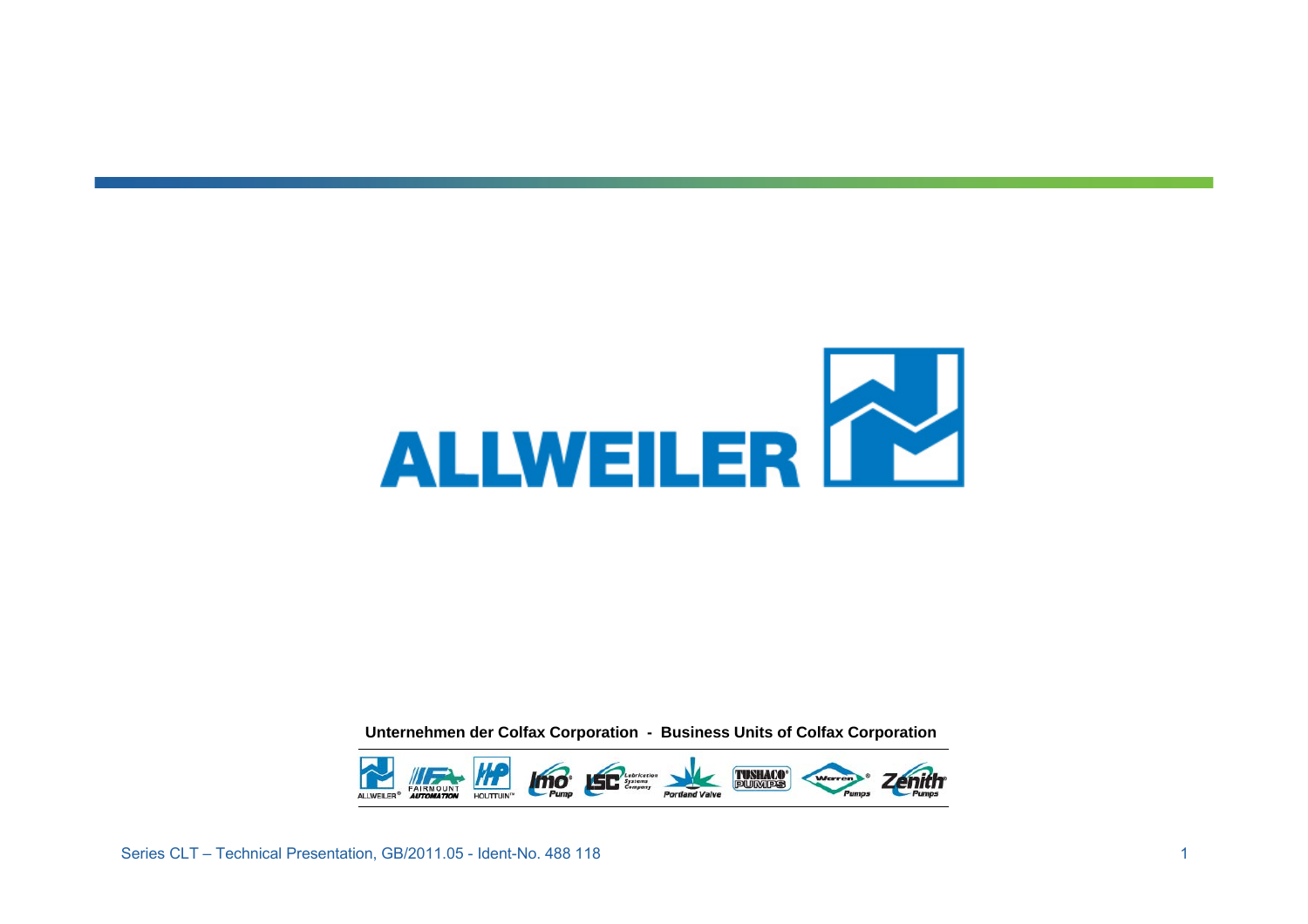





## **>> Volute Casing Centrifugal Pumps PN16 Series CLT**

**Technical Presentation**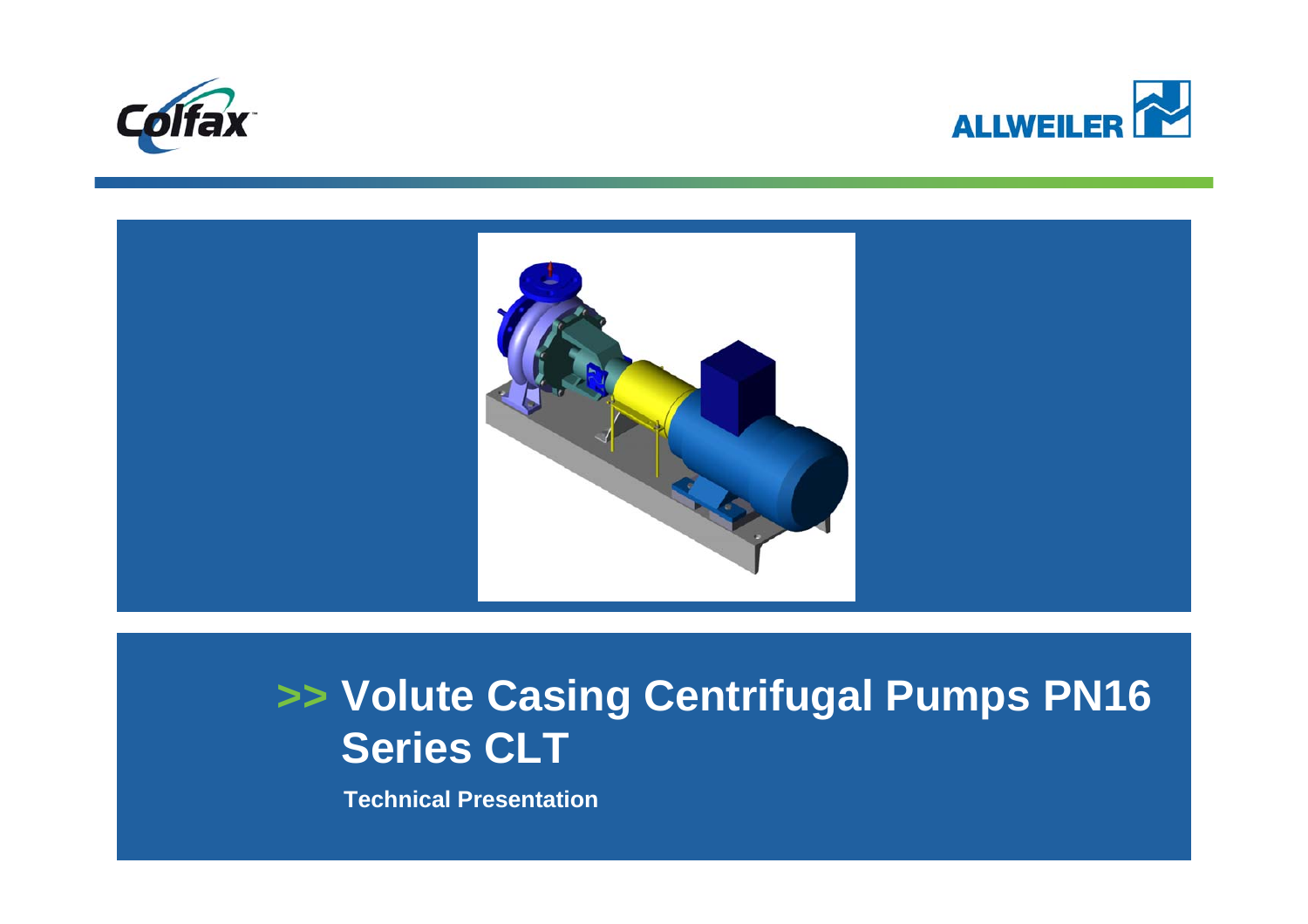<span id="page-2-0"></span>



### **Contents**

- •[Main fields of application](#page-3-0)
- •[Design and construction](#page-4-0)
- •• [Abbreviation](#page-5-0)
- •• [Performance data](#page-6-0)
- • [Performance graph 1450 1/min](#page-7-0); [Performance graph 2900 1/min](#page-8-0)
- •Pressure- and temperature limits of the casing
- •[Branch position, flanges and connection](#page-9-0)
- •[Shaft sealing](#page-11-0)
- •**[Materials](#page-12-0)**
- [Bearing and lubrication](#page-13-0)
- [Dismantling of the insert unit](#page-13-0)
- •[Customer benefit at a glance](#page-14-0)
- [Shaft coupling and coupling guard](#page-15-0)
- [Base plate](#page-16-0)
- •**[Drive](#page-17-0)**
- •[Explosion protection](#page-18-0)
- •[Combination of structural components](#page-19-0)
- [Sectional drawing](#page-20-0); [Denomination of parts](#page-21-0)
- [Pump dimensions \(drawing\)](#page-22-0); [Pump dimensions \(table\)](#page-23-0)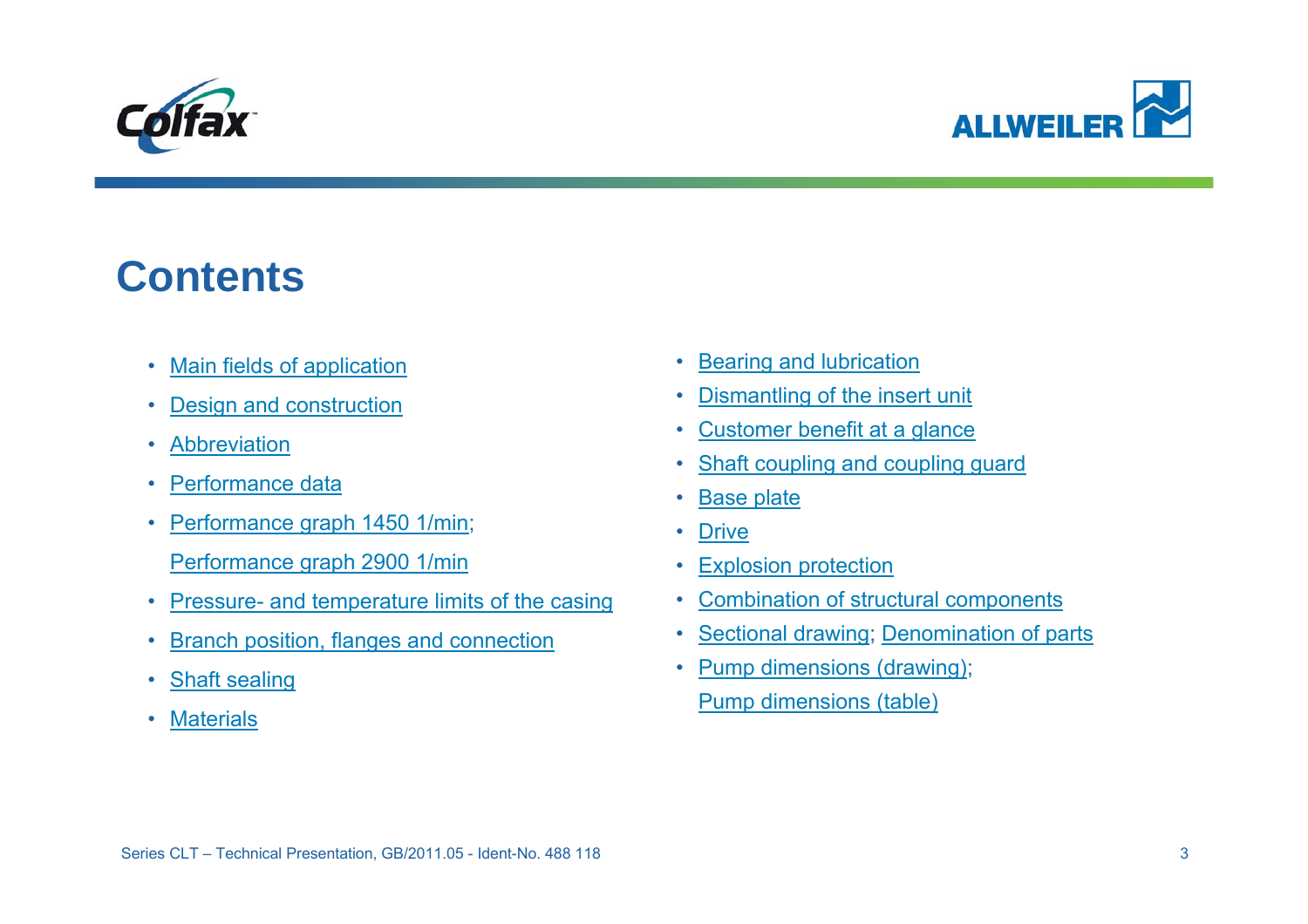<span id="page-3-0"></span>





# **Main field of application**

For applications of the most varied kind in all industrial branches,

especially wherever pumps of corrosion-resistant materials are specified.

- − Partially or fully desalinated water
- Chlorinated bathwater
- − Thermal water
- −Mineral water
- **Condensate**
- − Heating water
- − Highly dilute acid
- −Dilute base
- − Water-glycol-mix
- −Edible oil
- −Bio fuels
- − Fatty acids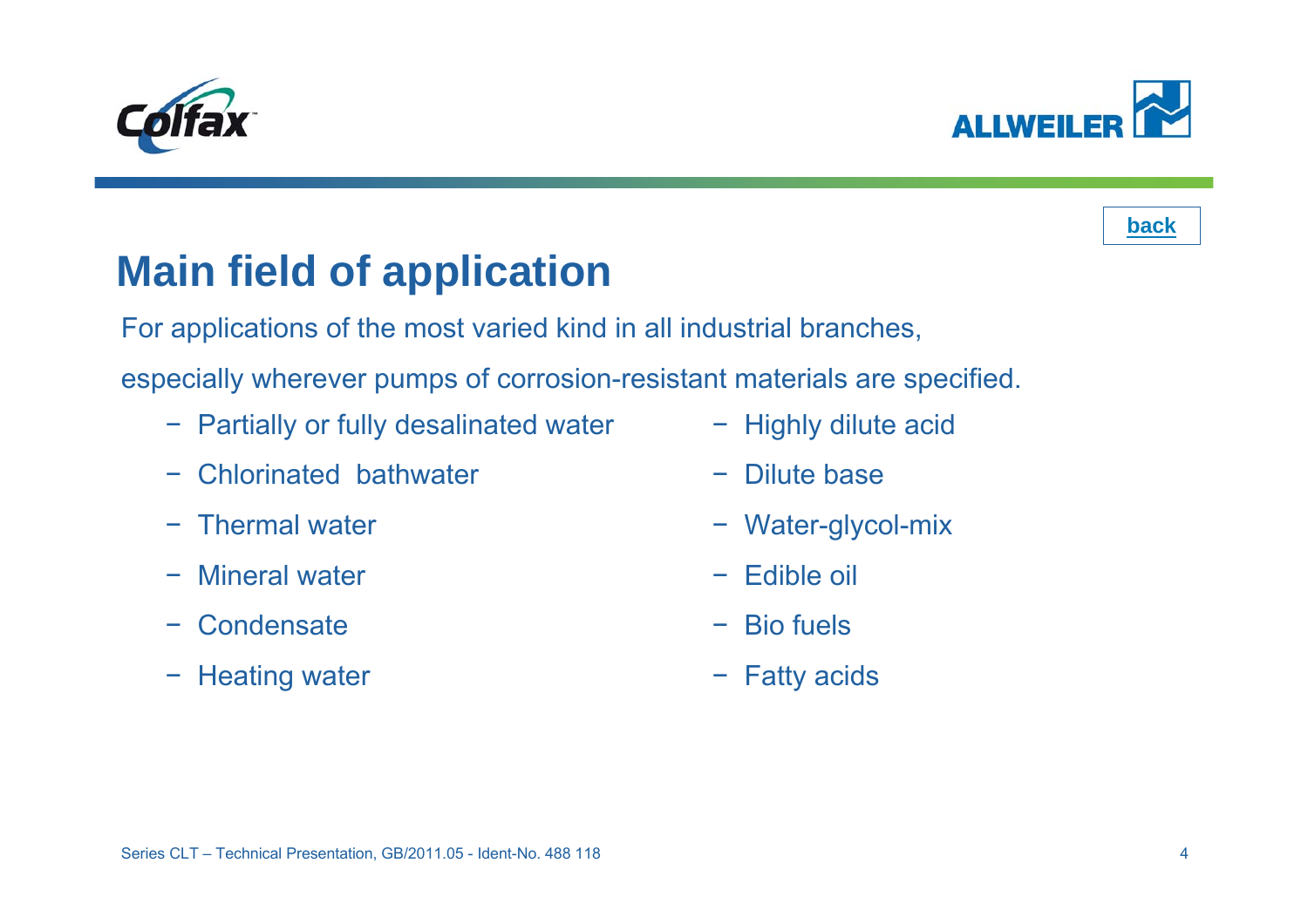## **Design and construction**

- Horizontal, single-stage, single-flow volute casing centrifugal pump with axial inlet.
- Series construction according to the modular system, shaft bearing in a bearing bracket which can be optionally provided with a support foot
- Main dimensions (volute casing only) and rated performances according to DIN EN 22858 / ISO 2858.





<span id="page-4-0"></span>

**[back](#page-2-0)**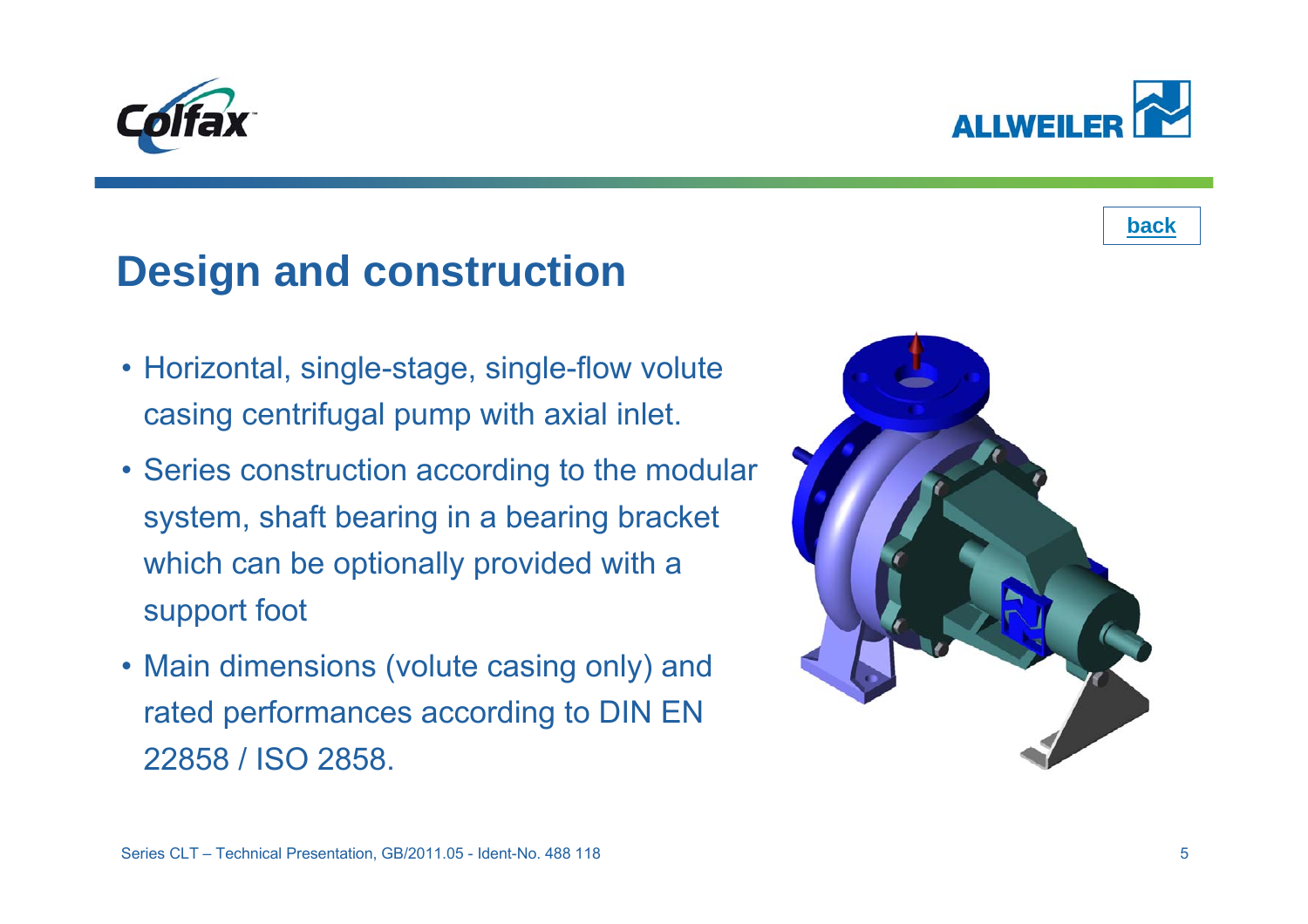<span id="page-5-0"></span>





## **Abbreviation**

#### **Abbreviation system of a CLT-Pump**



The abbreviation is entered on the name plate

Series CLT – Technical Presentation, GB/2011.05 - Ident-No. 488 118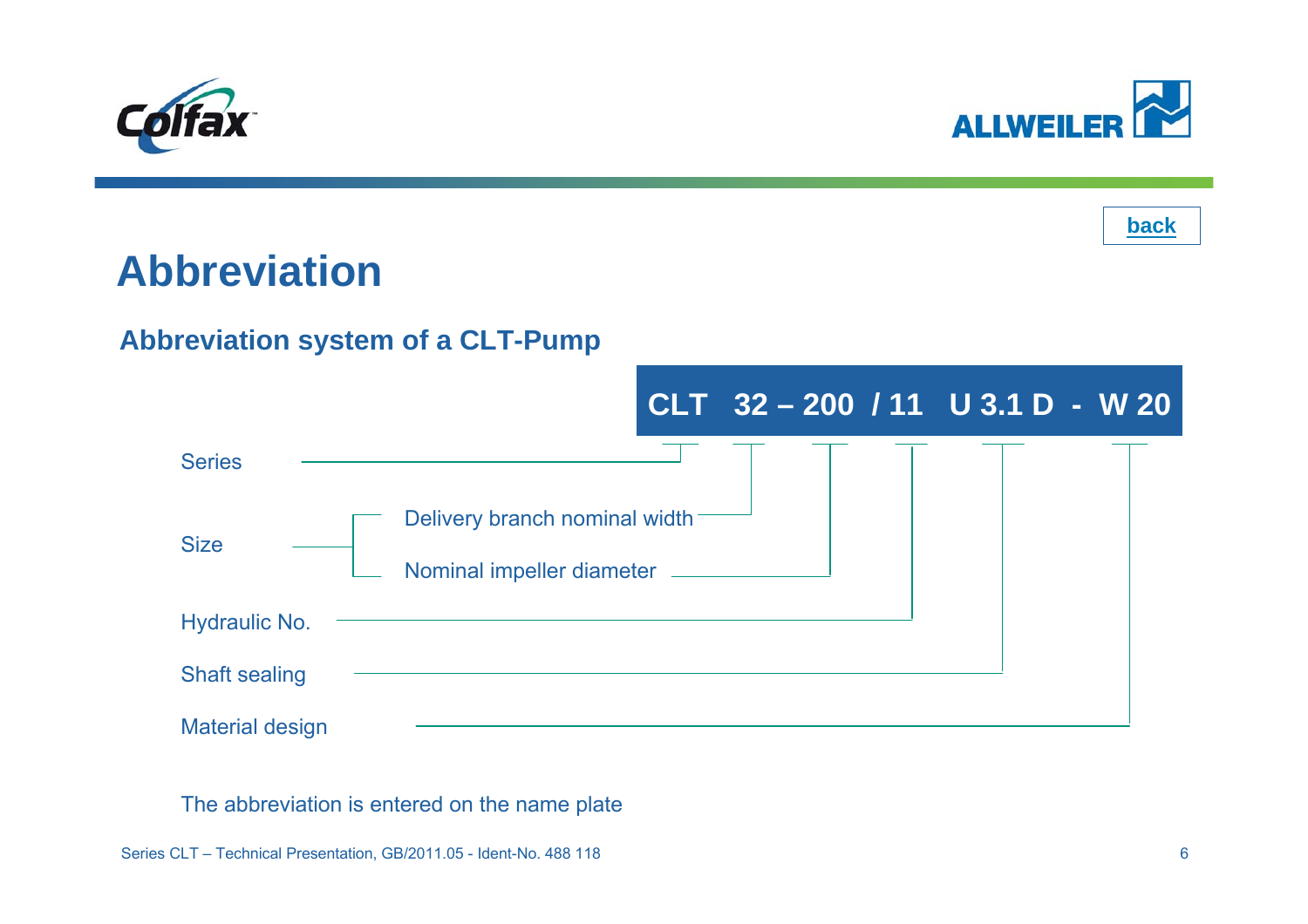<span id="page-6-0"></span>





### **Performance data**1

| Capacity                  | $\cup$      | up to $300 \text{ m}^3/h$   |
|---------------------------|-------------|-----------------------------|
| <b>Delivery head</b>      | H.          | up to $100 \text{ m}$       |
| <b>Liquid temperature</b> |             | up to $140 °C$              |
| Discharge pressure        | $p_{\rm d}$ | up to $16$ bar <sup>2</sup> |

<sup>1</sup> The performance data overview is based on drive speeds that occur when using three-phase motors in a 50-Hz power grid. Refer to the proposal and order confirmation for exact operation limits.

2 Observe pressure/temperature limits specific to the material. Inlet pressure plus the maximum differential pressure generated by the impeller may not exceed the permissible working pressure.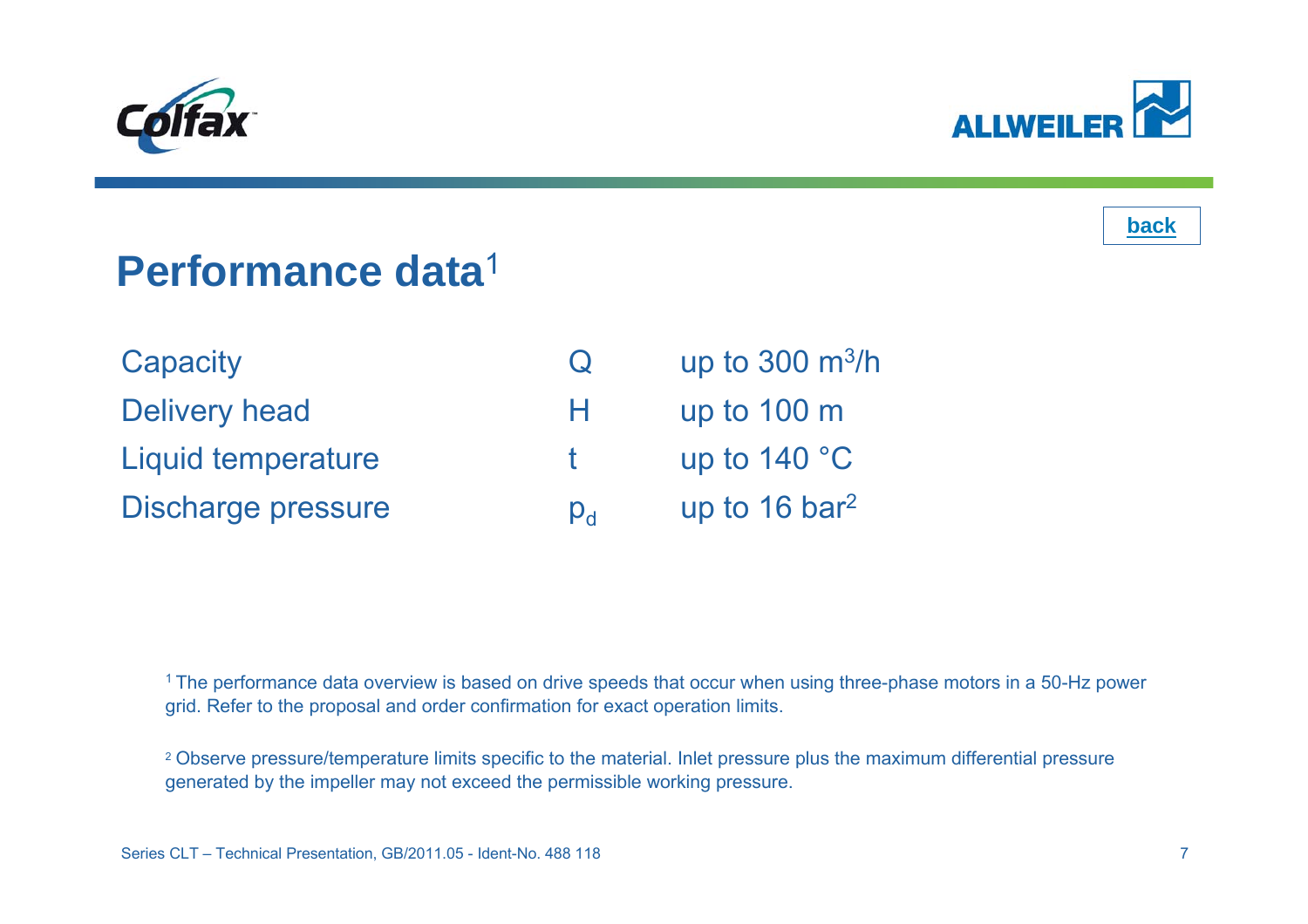<span id="page-7-0"></span>

**ALLWEILER** 

**[back](#page-2-0)**

#### **Performance graph 1450 1/min** 10203040ન્ટ્યુ H [m

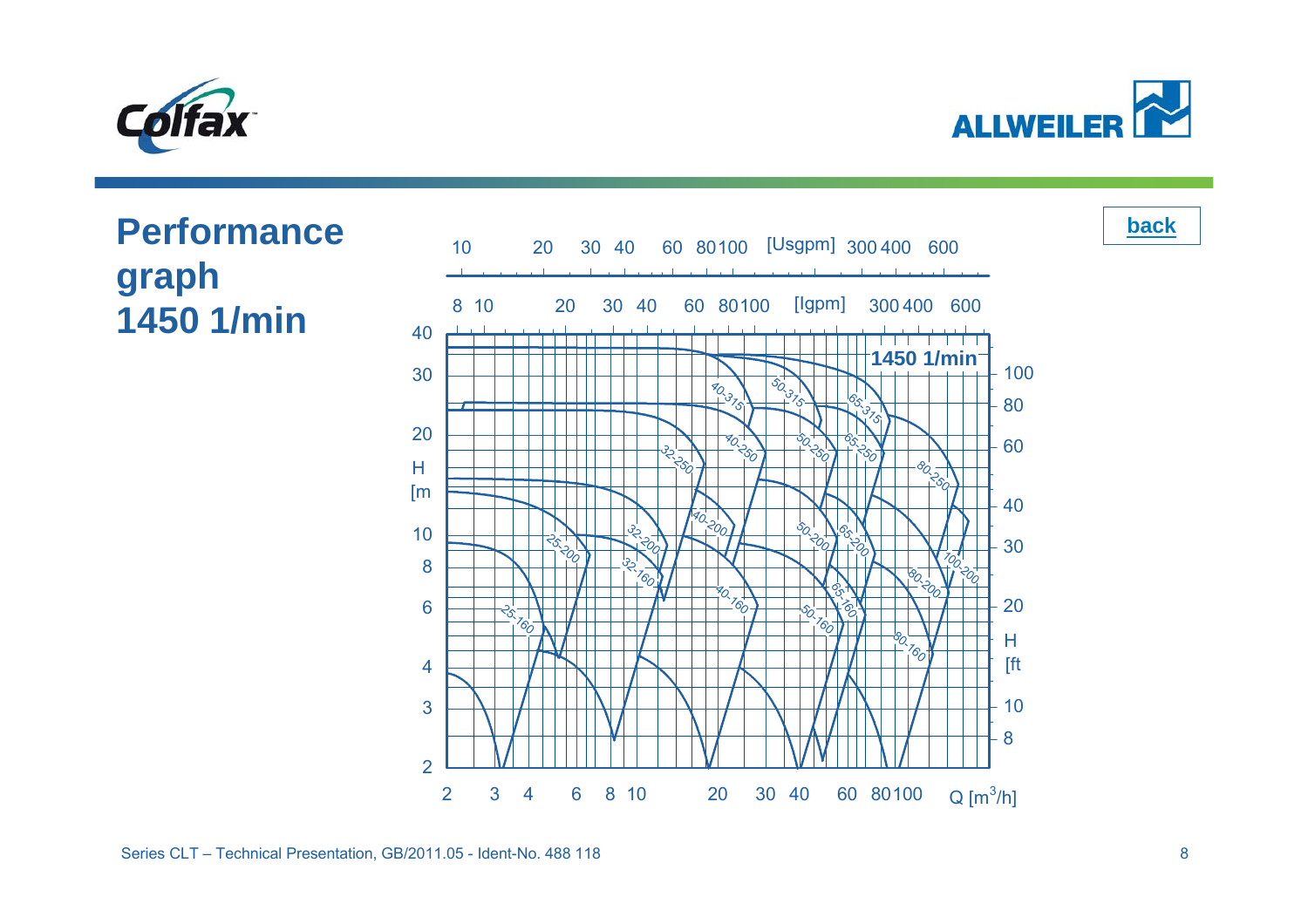<span id="page-8-0"></span>



### **Performance graph 2900 1/min**

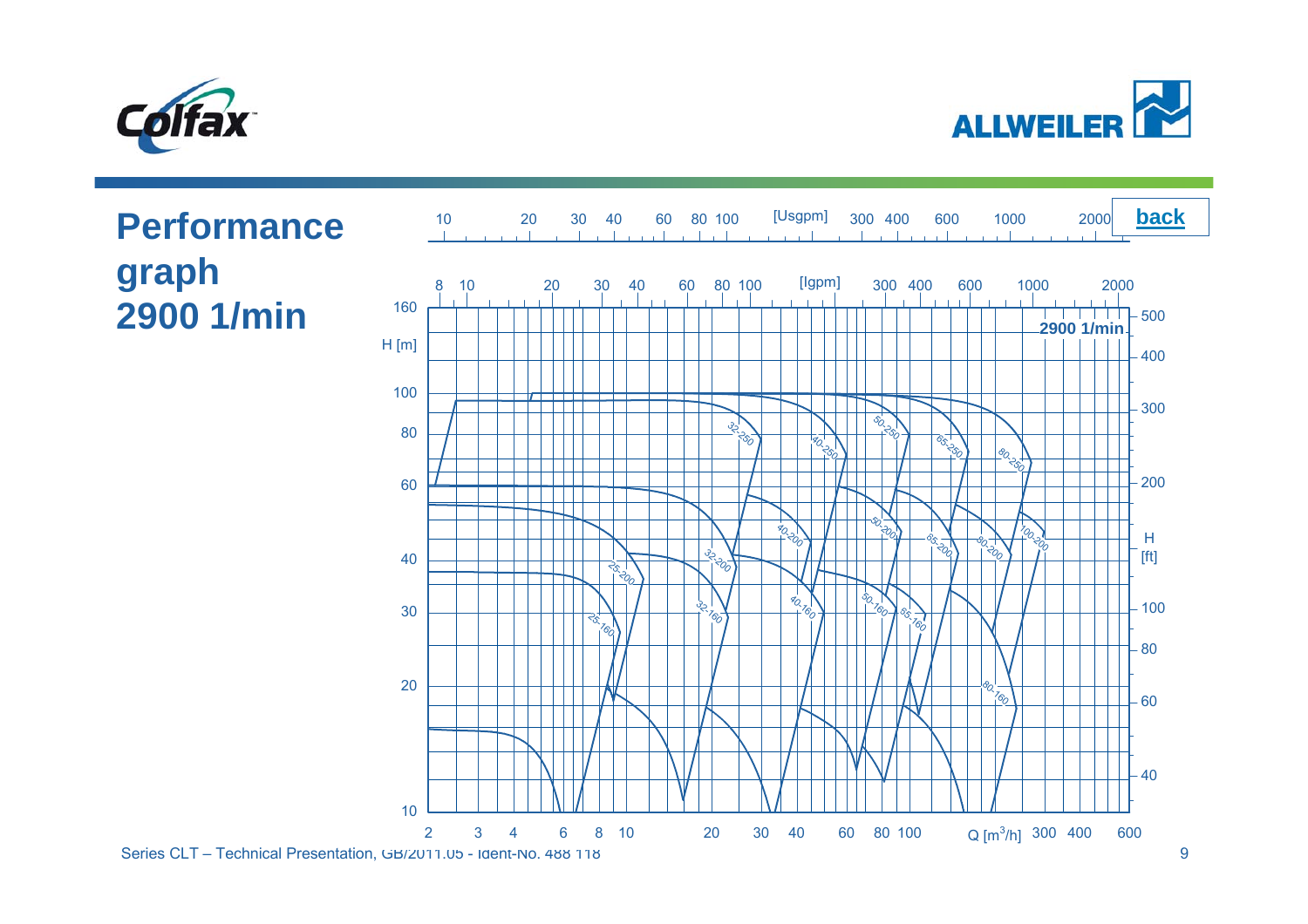<span id="page-9-0"></span>



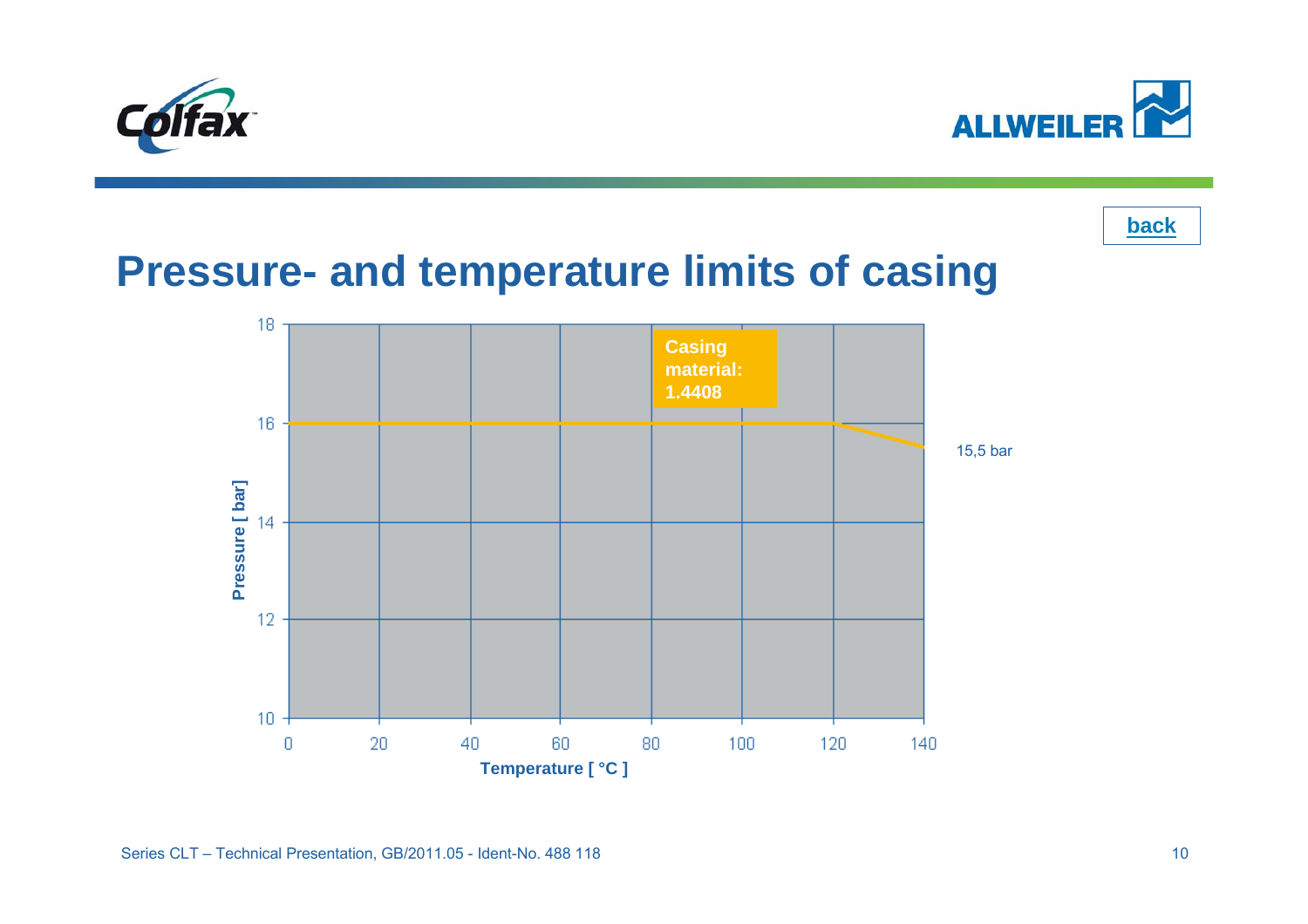





## **Branch position, flange and connection**

Suction branch: axial

Discharge<br>branch: radically upwards Flange: according to DIN EN 1092-1/B1/PN16<sup>1</sup> 1 optionally according to ASME B16.5/RF/150 (additional charge) Connection: FD1 Draining LO1 Leakage PM1 and PM2 auxiliary connection for pressure control, flushing or venting (optionally against additional charge)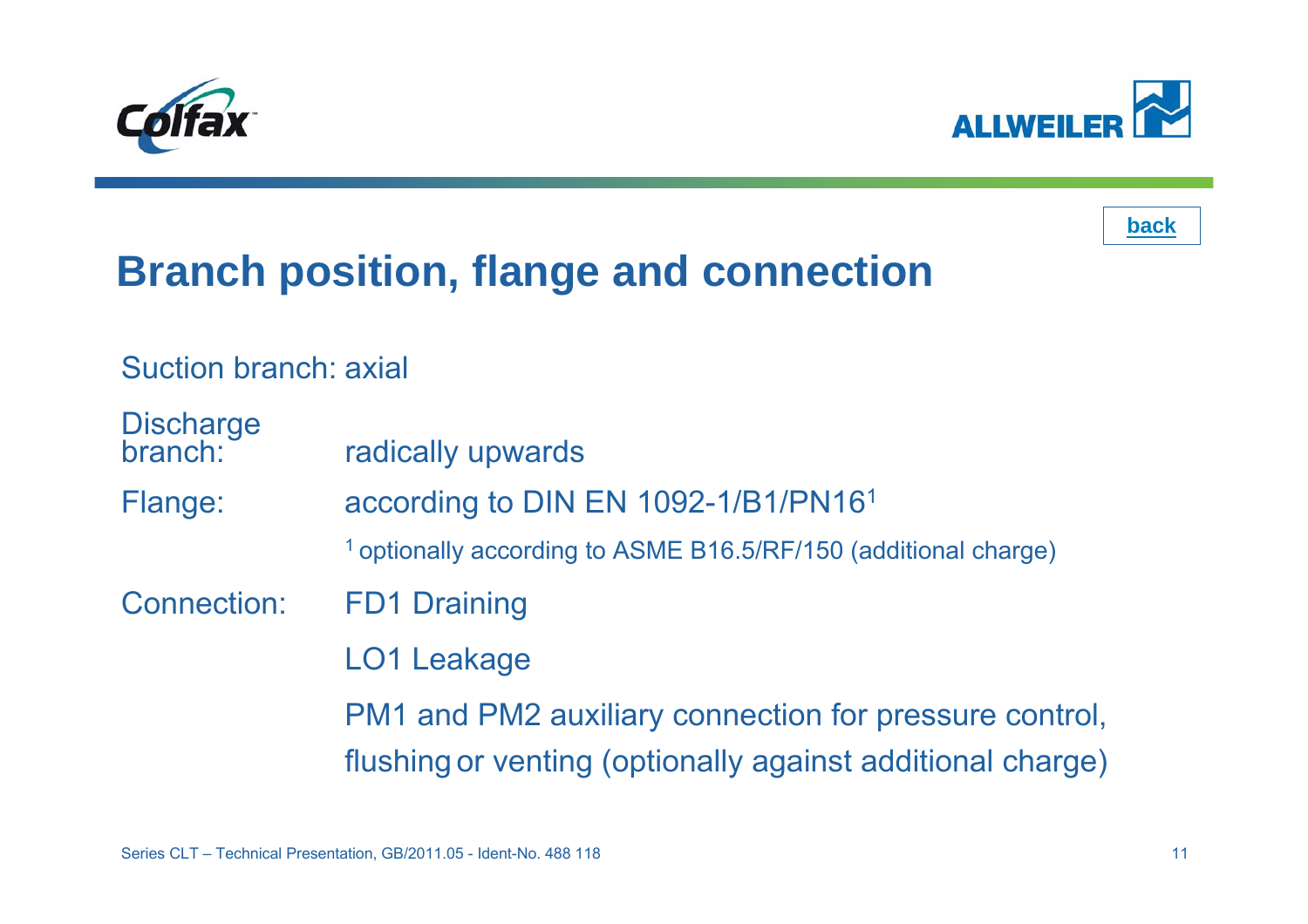<span id="page-11-0"></span>





## **Shaft sealing**

All sizes by maintenance-free standard mechanical seal unbalanced and non-cooled design in various materials:

| <b>Abbreviation</b>                                | U3D          | <b>U3.1D</b> | <b>U3.9D</b> | <b>U3.12D</b> | <b>U3.20D</b> |
|----------------------------------------------------|--------------|--------------|--------------|---------------|---------------|
| Material code according to<br><b>DIN EN 12 756</b> | <b>BVEGG</b> | <b>BVVGG</b> | Q1Q1EGG      | Q1Q1VGG       | AQ1EGG        |
| Admissible liquid<br>temperature                   | 100 °C       | 100 °C       | 100 °C       | 100 °C        | 140 °C        |
| Max. admissible pressure<br>on the mechanical seal | 10 bar       | 10 bar       | 10 bar       | 10 bar        | 10 bar        |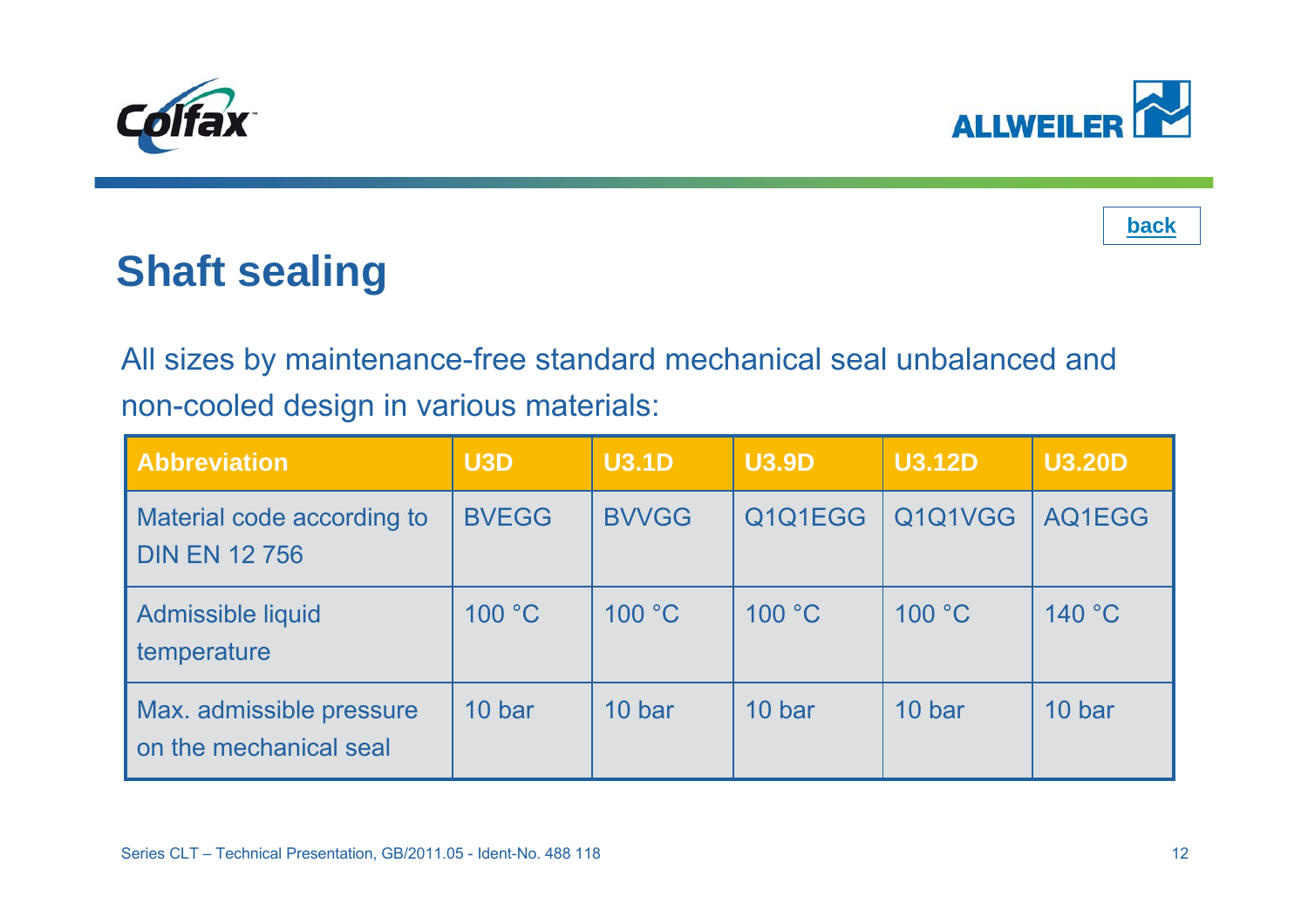<span id="page-12-0"></span>



### **Materials**

| <b>Denomination of part</b> | Part-No. | <b>Material-Code: W20</b> |
|-----------------------------|----------|---------------------------|
| <b>Volute casing</b>        | 102.01   | 1.4408                    |
| <b>Casing cover</b>         | 161.01   | 1.4408                    |
| <b>Impeller</b>             | 230.01   | 1.4408                    |
| <b>Shaft</b>                | 210.01   | 1.4571                    |
| <b>Bearing bracket</b>      | 330.01   | <b>EN-GJL-250</b>         |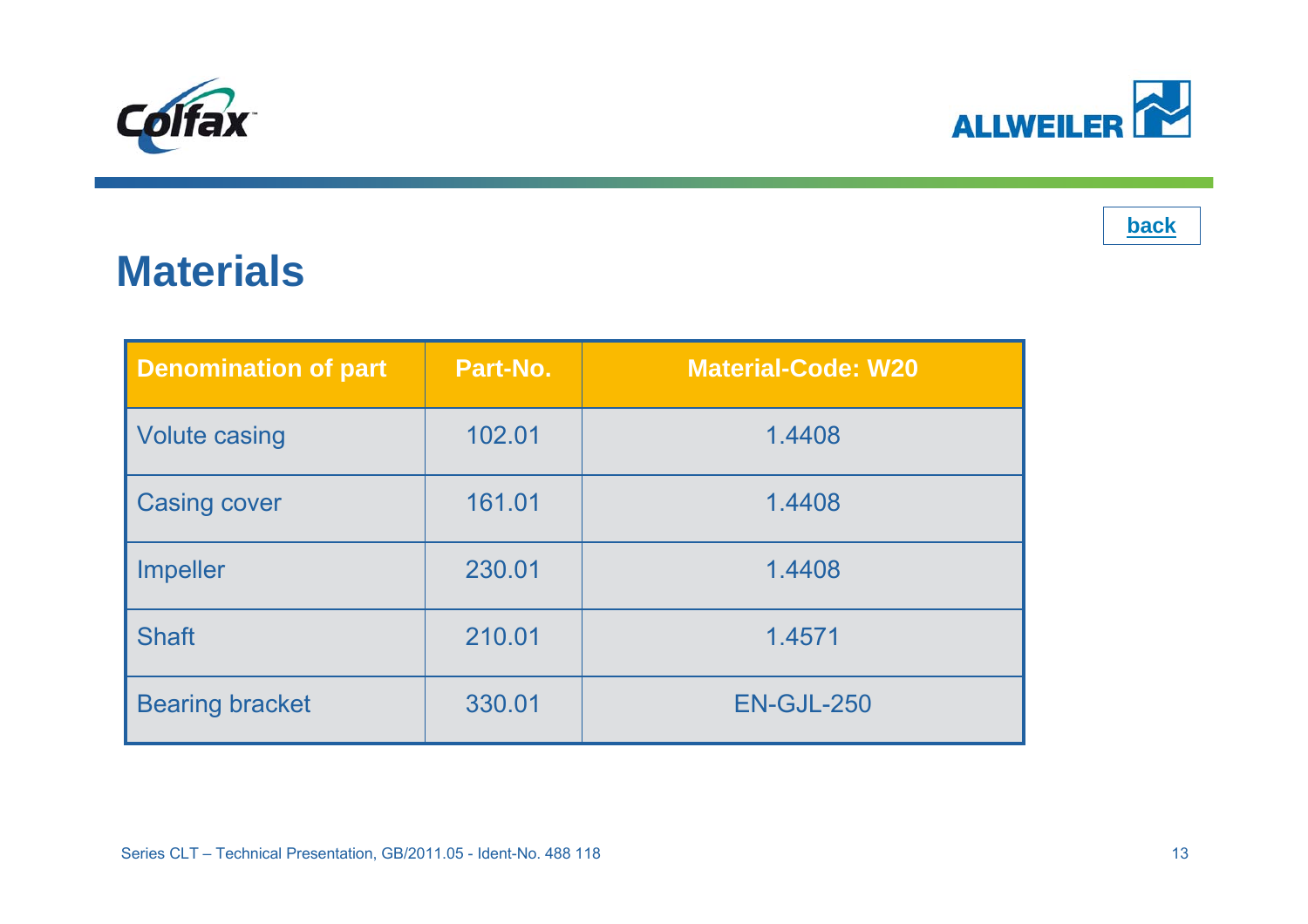<span id="page-13-0"></span>





## **Bearing and lubrication**

Through two permanently lubricated groove ball bearings according to DIN 625, bearing clearance C3.

## **Dismantling of the insert unit**

When using a shaft coupling with distance piece the insert unit can be dismantled towards the motor side, while the volute casing and the motor may remain on the base plate, and the pipes at the volute casing.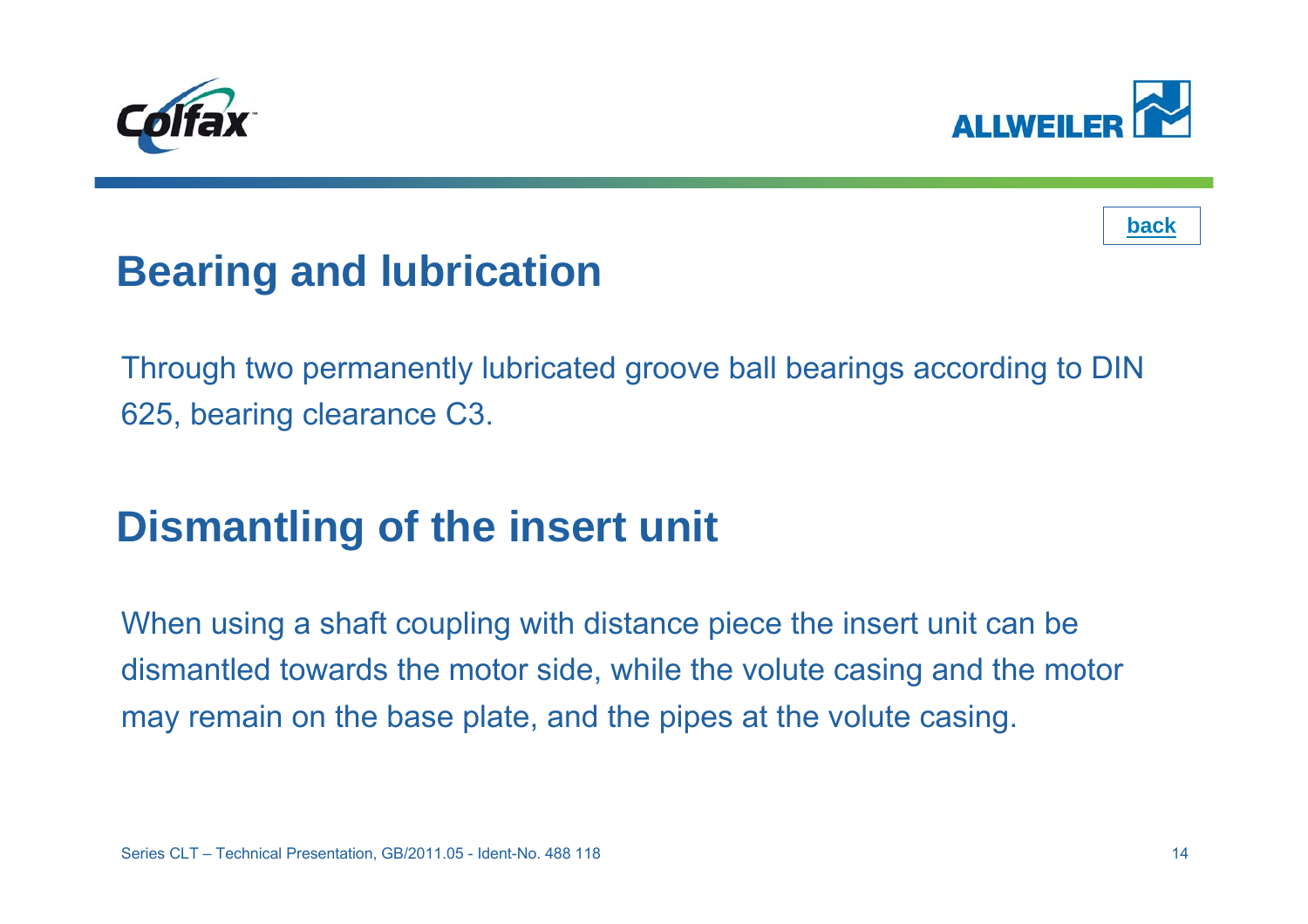<span id="page-14-0"></span>



#### **Customer benefit at a glance**

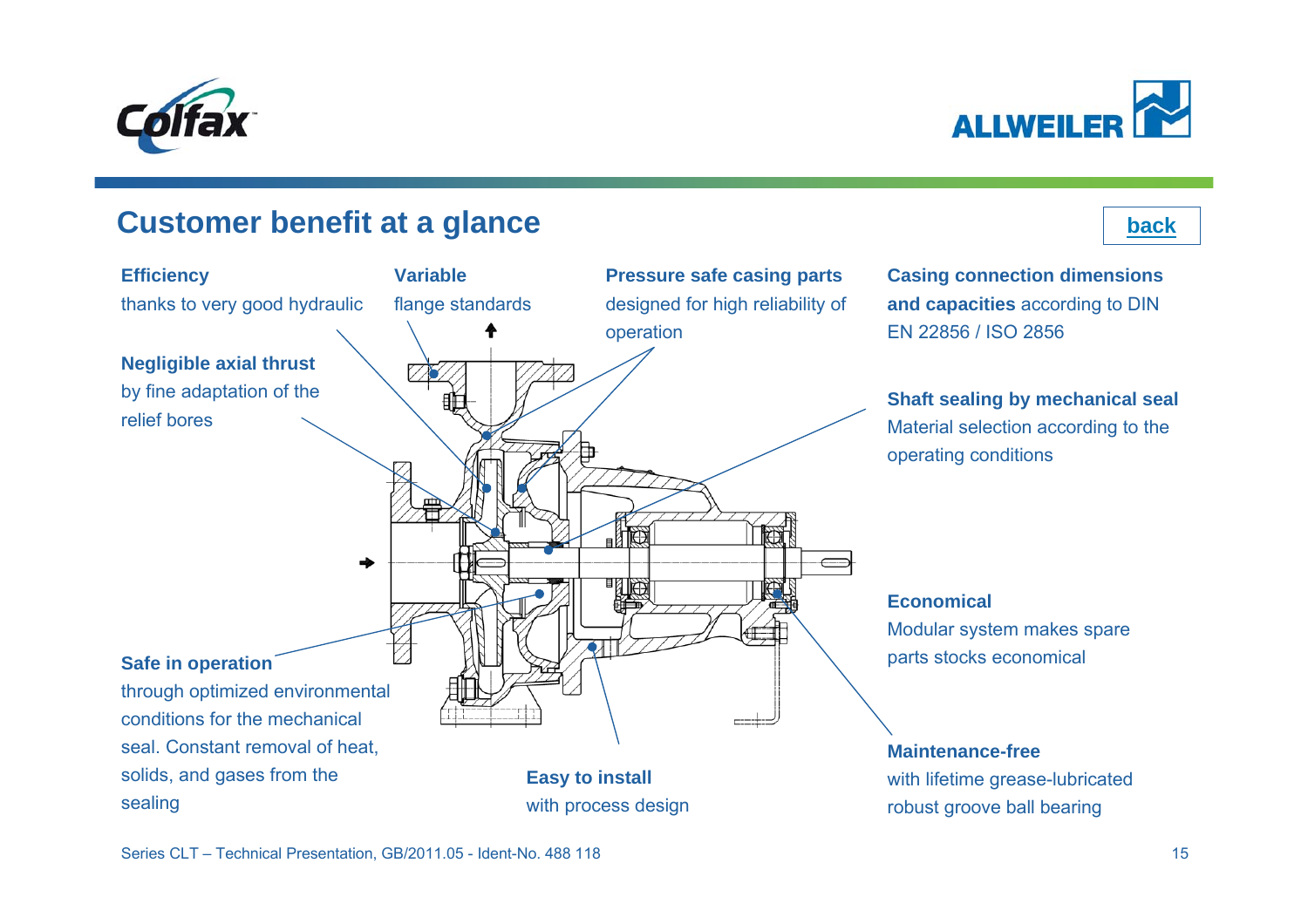<span id="page-15-0"></span>





## **Shaft coupling and coupling guard**

Drive torque is transferred through a flexible coupling to the pump shaft. The shaft coupling can be delivered with or without a distance piece. The length of the distance piece is selected so that there is adequate axial tolerance to dismantle the insert unit.

A coupling guard with safety guarding according to DIN EN 294 is included whenever pump, base plate, and shaft coupling are delivered together. The safety requirements of DIN EN 809 are fulfilled.

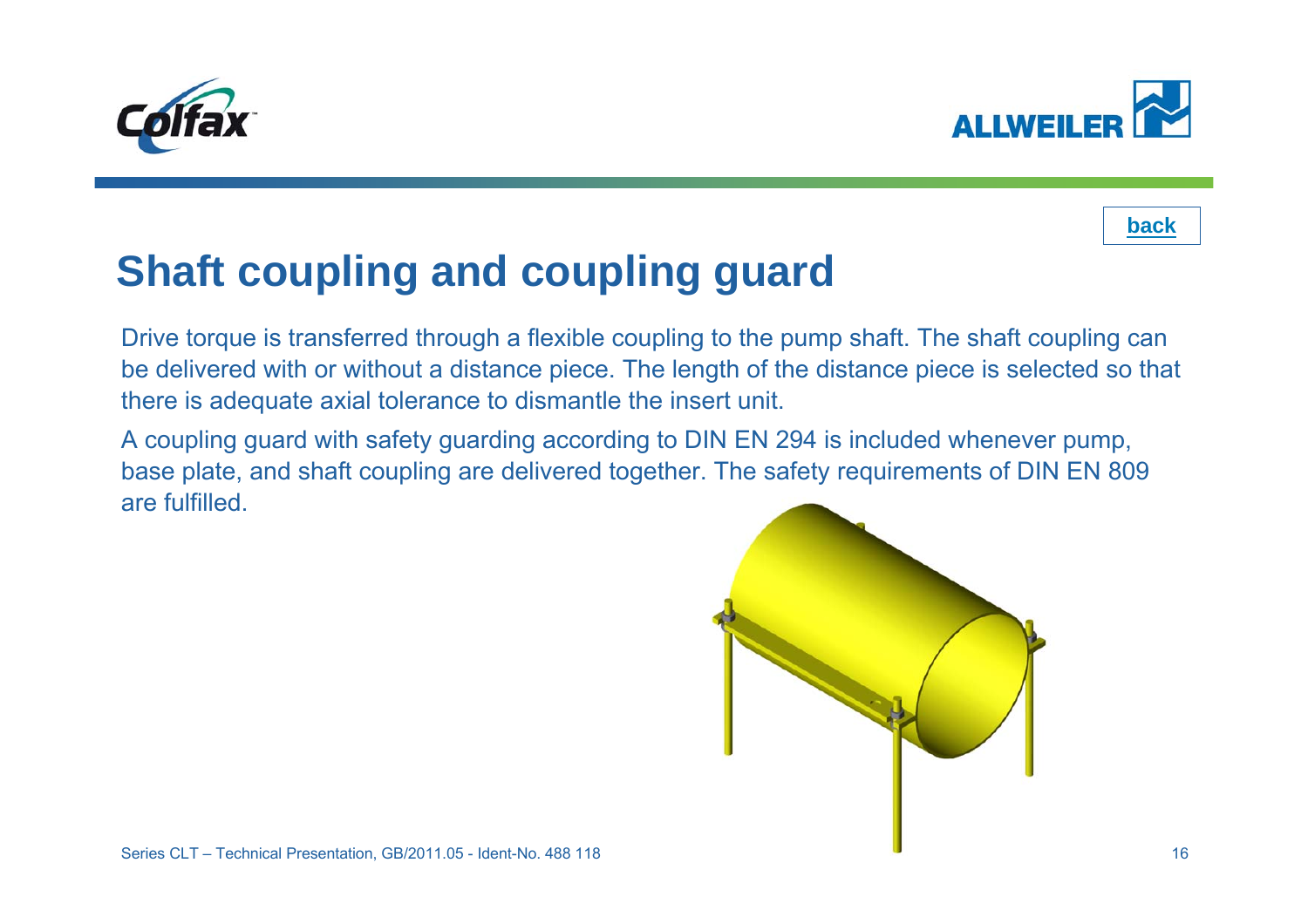<span id="page-16-0"></span>





### **Base plate**

Standard: steel base plate (U-beam). Optionally: massive base plate made of cast iron according to ISO 3661 with leakage drip channel. Installation dimensions are given in the ALLWEILER drawing archive ALL2CAD.

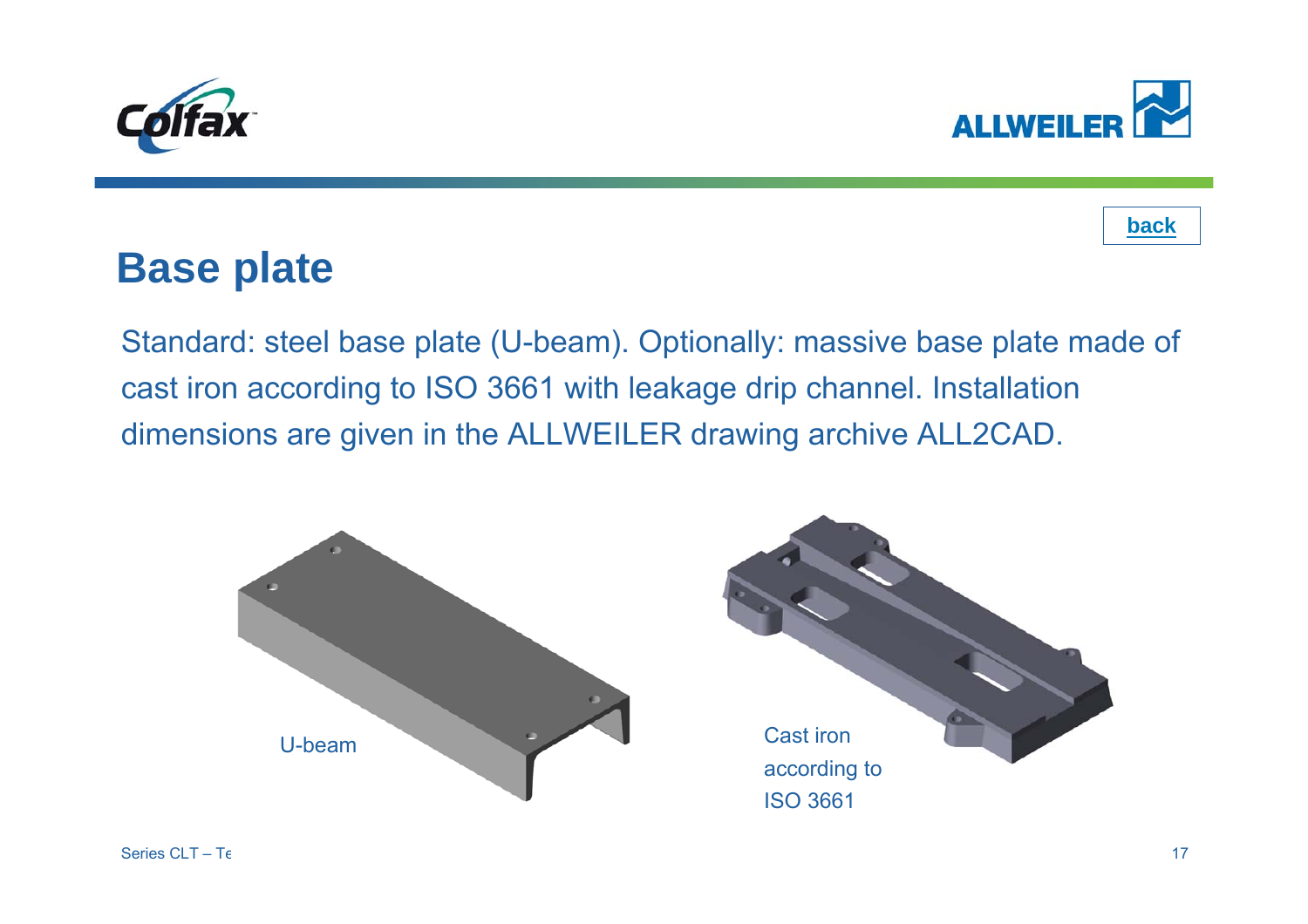<span id="page-17-0"></span>





### **Drive**

Standard: surface-cooled three-phase squirrel cage motors , type of construction IM B3, degree of protection IP 55 according to IEC-Norm, class of insulation F. Capacity and main dimension according to DIN 42 673. Other drive options available.

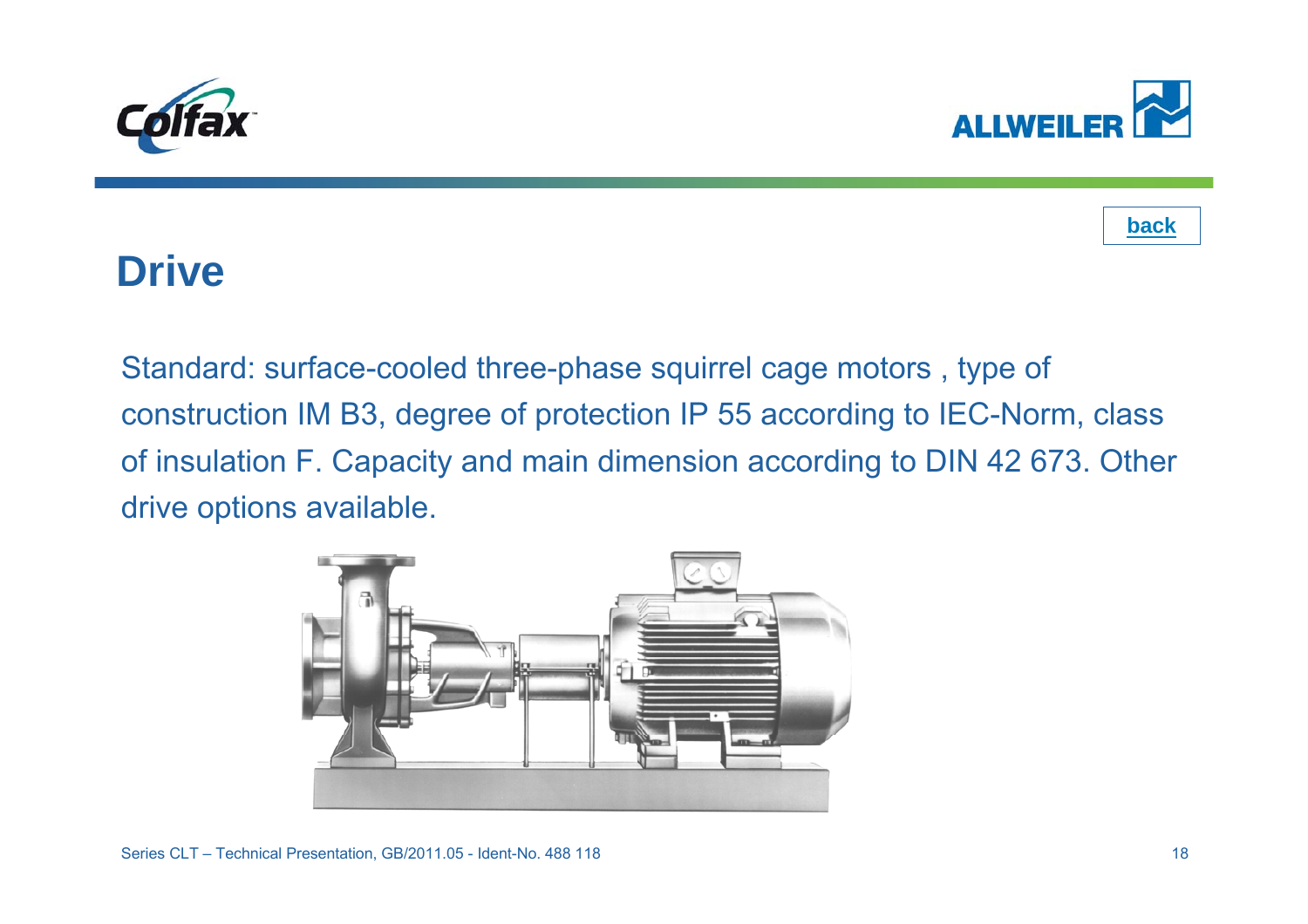<span id="page-18-0"></span>







**Note:** When operating the pump in category 2, suitable measures must be provided to prevent impermissible warming of the pump surfaces during disturbance.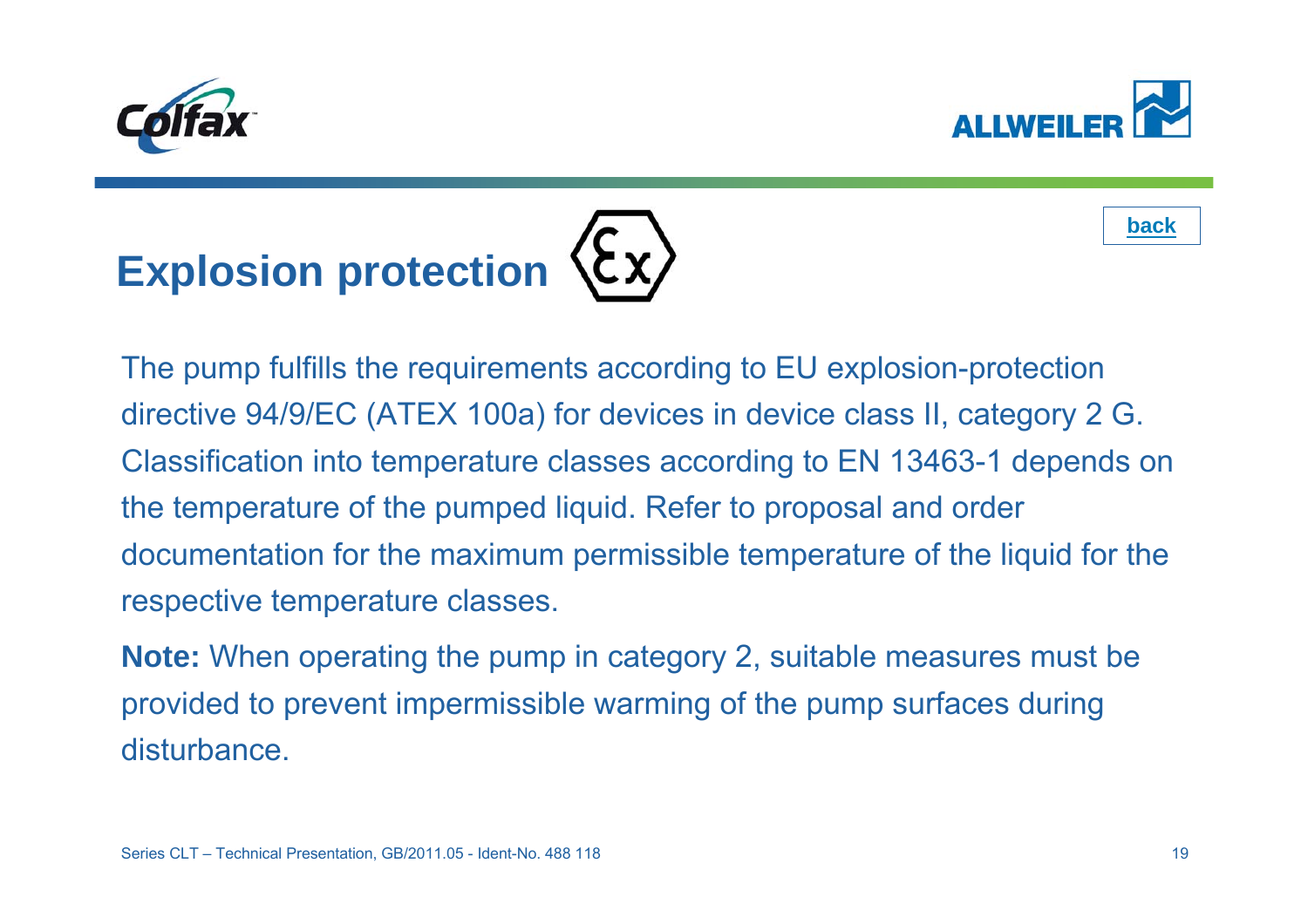<span id="page-19-0"></span>



## **Combination of structural components**



#### Combinations of structural components of all CLT sizes. The modular

#### system allows a simplified spares inventory.

| <b>Bearing</b><br>bracket size | <b>Pump size</b> |                        | Combination: Within a column, the items with the same number are interchangeable. |                |                           |                               |                           |                             |                            |                           |                     |  |  |  |  |
|--------------------------------|------------------|------------------------|-----------------------------------------------------------------------------------|----------------|---------------------------|-------------------------------|---------------------------|-----------------------------|----------------------------|---------------------------|---------------------|--|--|--|--|
|                                |                  | <b>Casing</b><br>cover | <b>Support</b><br>foot                                                            | <b>Shaft</b>   | Groove<br>ball<br>bearing | <b>Groove ball</b><br>bearing | <b>Bearing</b><br>bracket | Mech. seal<br>rotating part | Mech. seal<br>counter ring | Inter-<br>mediate<br>ring | <b>Impeller nut</b> |  |  |  |  |
|                                | 25-160           |                        | $\mathbf{1}$                                                                      |                |                           |                               |                           |                             |                            |                           |                     |  |  |  |  |
|                                | 25-200           |                        | 2 <sup>2</sup>                                                                    |                |                           |                               |                           |                             |                            |                           |                     |  |  |  |  |
|                                | 32-160           |                        | $\mathbf{1}$                                                                      |                |                           |                               |                           |                             |                            |                           |                     |  |  |  |  |
|                                | 32-200           |                        | $\overline{2}$                                                                    |                |                           |                               |                           |                             |                            |                           |                     |  |  |  |  |
| 360                            | 40-160           | $\overline{1}$         | $\mathbf{1}$                                                                      | $\overline{1}$ | $\overline{1}$            | $\overline{1}$                | $\overline{1}$            | $\overline{1}$              | $\overline{1}$             | $\sim$                    | 1                   |  |  |  |  |
|                                | 40-200           |                        | $\overline{2}$                                                                    |                |                           |                               |                           |                             |                            |                           |                     |  |  |  |  |
|                                | 50-160           |                        | $\overline{2}$                                                                    |                |                           |                               |                           |                             |                            |                           |                     |  |  |  |  |
|                                | 50-200           |                        | $\overline{2}$                                                                    |                |                           |                               |                           |                             |                            |                           |                     |  |  |  |  |
|                                | 65-160           |                        | $\overline{2}$                                                                    |                |                           |                               |                           |                             |                            |                           |                     |  |  |  |  |
|                                | 80-160           |                        | $\mathbf{3}$                                                                      |                |                           |                               |                           |                             |                            |                           |                     |  |  |  |  |
|                                | 32-250           |                        | $\overline{\mathbf{4}}$                                                           |                |                           |                               |                           |                             |                            | $\blacksquare$            |                     |  |  |  |  |
|                                | 40-250           |                        | $\overline{\mathbf{4}}$                                                           |                |                           |                               |                           |                             |                            | $\sim$                    |                     |  |  |  |  |
|                                | 40-315           |                        | 5 <sup>5</sup>                                                                    |                |                           |                               |                           |                             |                            | 1                         |                     |  |  |  |  |
|                                | 50-250           |                        | 4                                                                                 |                |                           |                               |                           |                             |                            | $\sim$                    |                     |  |  |  |  |
| 470                            | 50-315           | $\overline{2}$         | $6\phantom{1}$                                                                    | $\overline{2}$ | $\overline{2}$            | $\overline{2}$                | $\overline{2}$            | $\overline{2}$              | $\overline{2}$             | $\mathbf{1}$              | $\overline{2}$      |  |  |  |  |
|                                | 65-200           |                        | 4                                                                                 |                |                           |                               |                           |                             |                            |                           |                     |  |  |  |  |
|                                | 65-250           |                        | $5\phantom{.0}$                                                                   |                |                           |                               |                           |                             |                            | $\sim$                    |                     |  |  |  |  |
|                                | 80-200           |                        | $\overline{4}$                                                                    |                |                           |                               |                           |                             |                            | $\sim$                    |                     |  |  |  |  |
|                                | 80-250           |                        | $6\phantom{1}$                                                                    |                |                           |                               |                           |                             |                            | $\sim$                    |                     |  |  |  |  |
|                                | 100-200          |                        | 5 <sup>5</sup>                                                                    |                |                           |                               |                           |                             |                            | $\sim$                    |                     |  |  |  |  |

Series CLT – Technical Presentation, GB/2011.05 - Ident-No. 488 118 20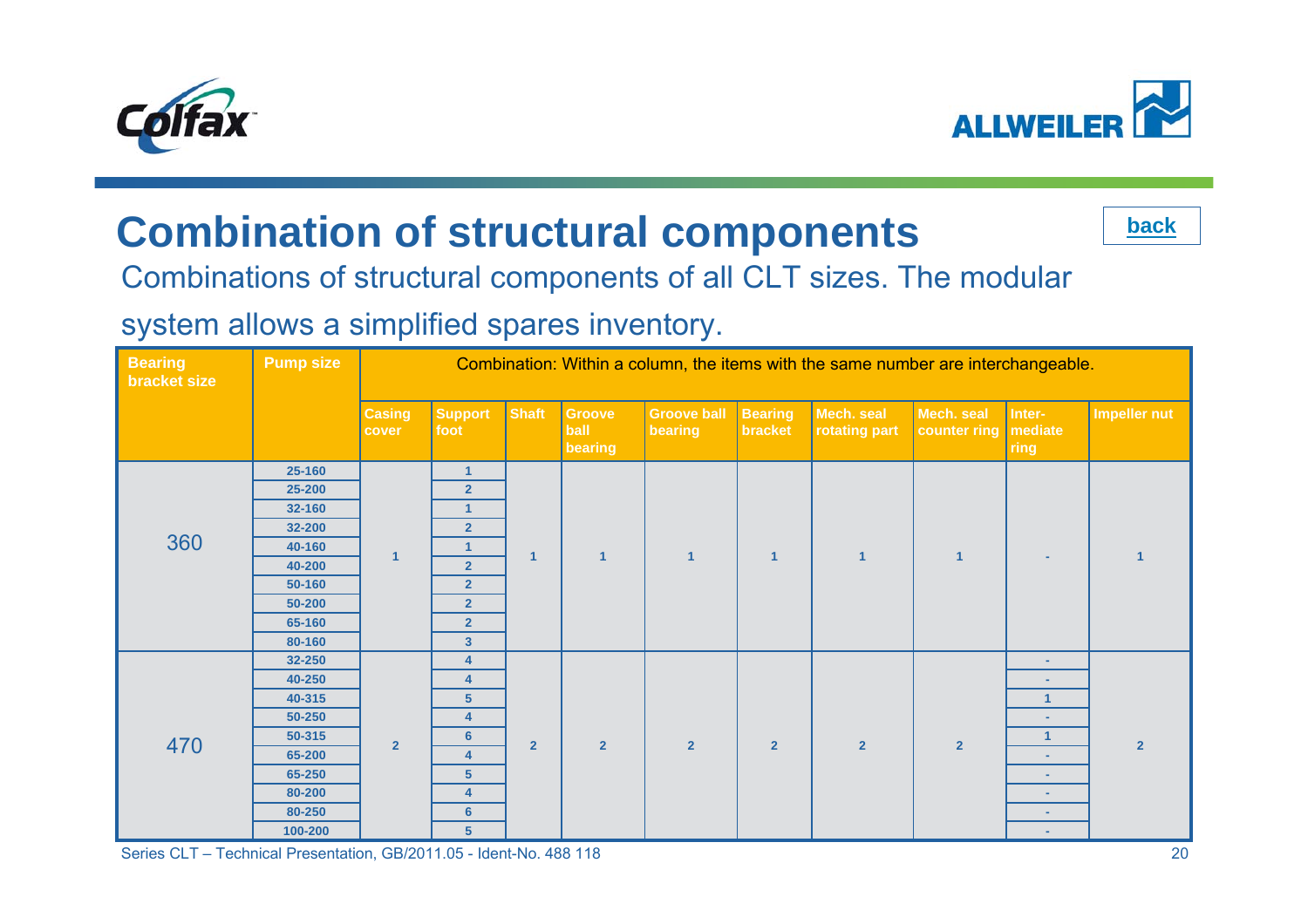#### **Sectional drawing: Bearing bracket size 360 and 470**



<span id="page-20-0"></span>



**[back](#page-2-0)**

| Connections     |                         |
|-----------------|-------------------------|
| FD1             | <b>Draining</b>         |
| LO1             | <b>Leakage</b>          |
| <b>PM1, PM2</b> | <b>Pressure control</b> |
|                 | (optional)              |



Abdrueckschraube

Forcing scrow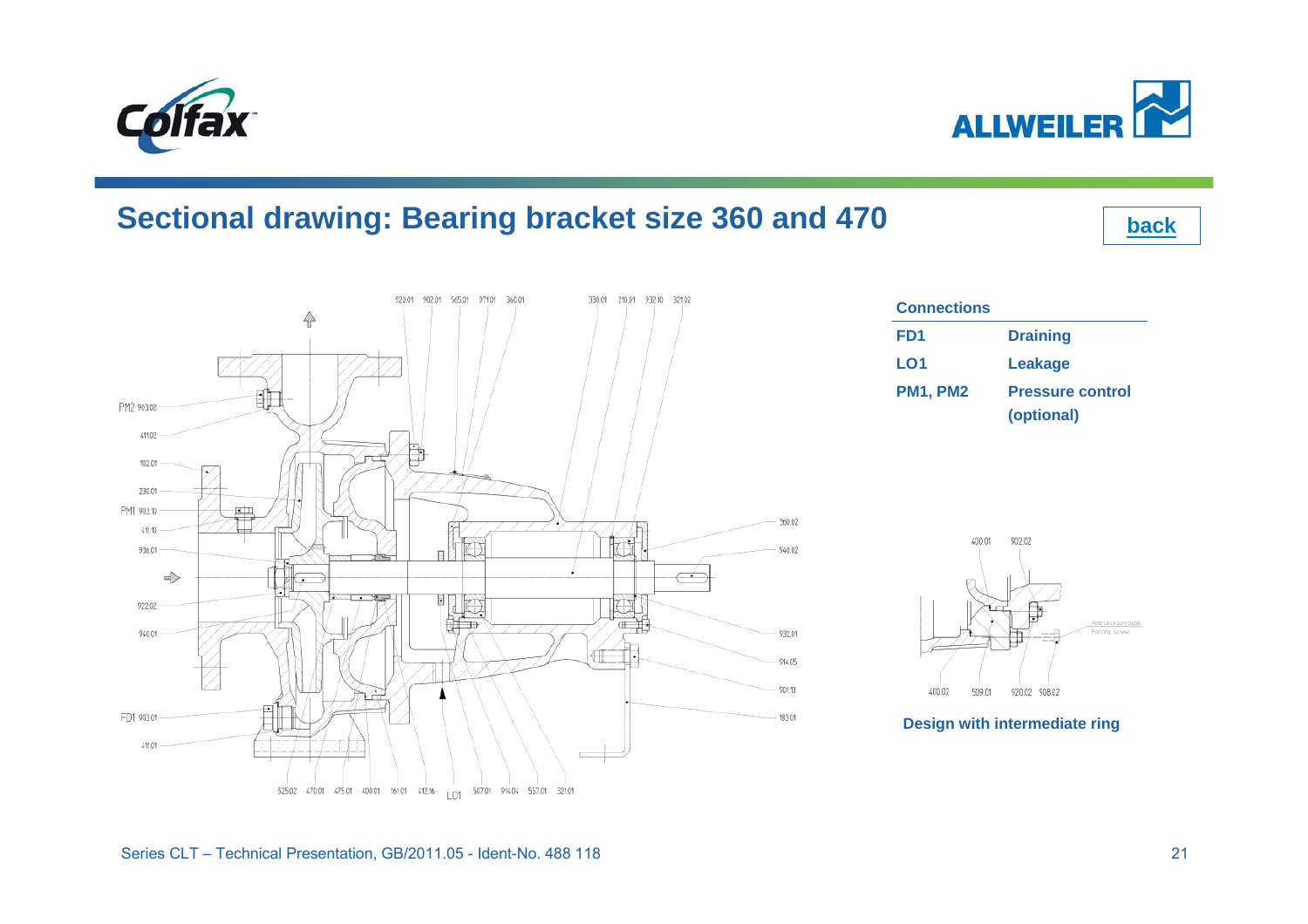<span id="page-21-0"></span>



#### **Sectional drawing: Bearing bracket size 360 and 470**

**Denomination Part-No.** Volute Casing 102.01 Casing cover 161.01 Support foot 183.01 Shaft 210.01Impeller 230.01 Groove ball bearing 321.01 Groove ball bearing 321.02 Bearing bracket 330.01 Bearing cover 360.01 Bearing cover 360.02 Gasket 400.01Gasket 400.02Joint ring 411.01 Joint ring 411.02 Joint ring 411.10 Round seal 412.16Mechanical seal part 470.01 Stationary seal ring 475.01 **Thrower**  507.01Intermediate ring 509.01 **Denomination Part-No.** Spacer sleeve 525.02 Compensating disc 557.01 rivet 565.01Hexagon screw 901.13 Hexagon nut 902.01 Hexagon nut 902.02 Screw plug 903.01 Screw plug 903.02 Screw plug 803.10 Socket head cap screw 914.04 Socket head cap screw 914.05 Hexagon nut 920.01 Hexagon nut 920.02 Impeller nut 922.02 Circlip 932.01 Circlip 932.10 Spring ring 936.01 Key 940.01 Key 940.02 Name plate 971.01

Series CLT – Technical Presentation, GB/2011.05 - Ident-No. 488 118 22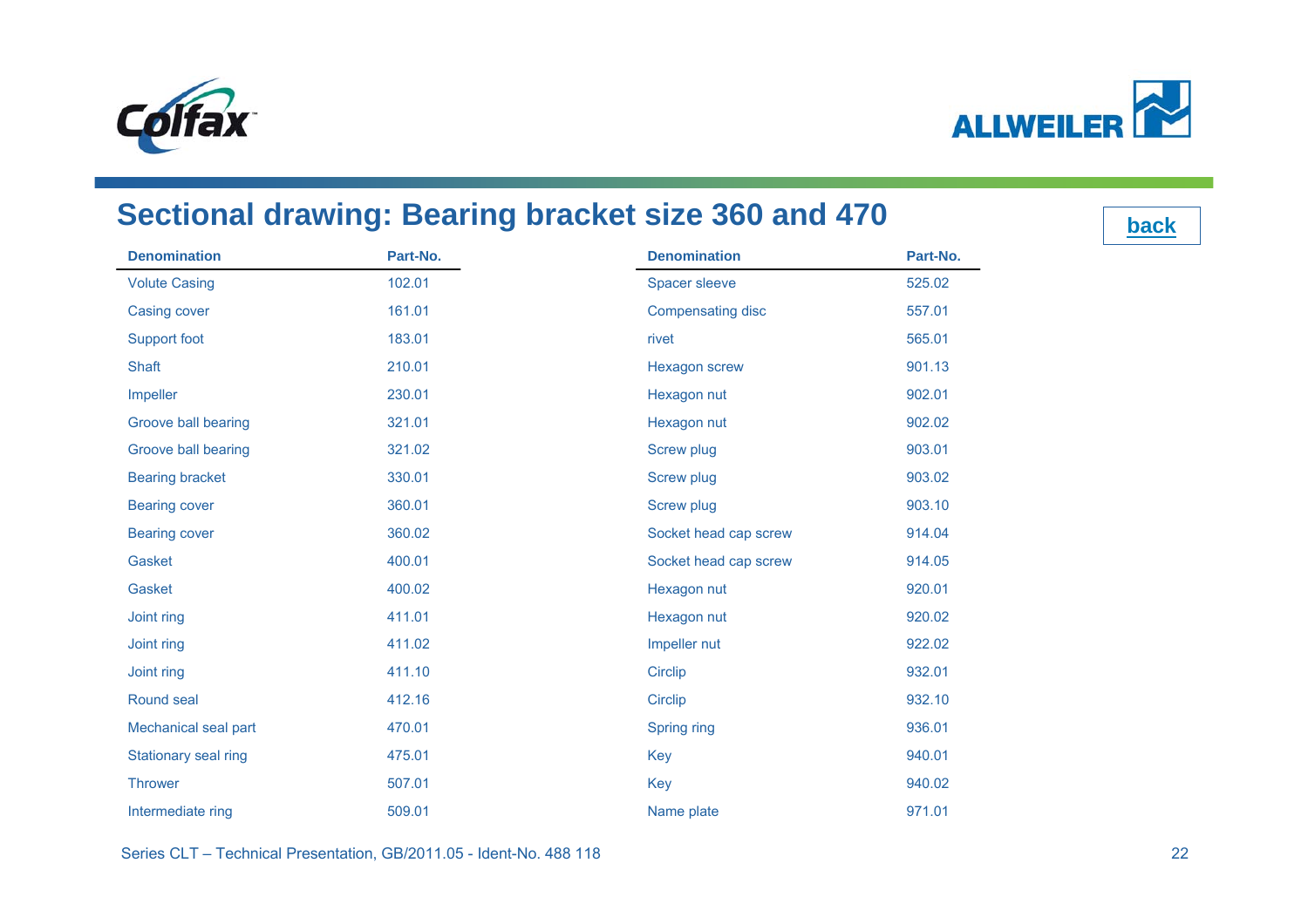<span id="page-22-0"></span>



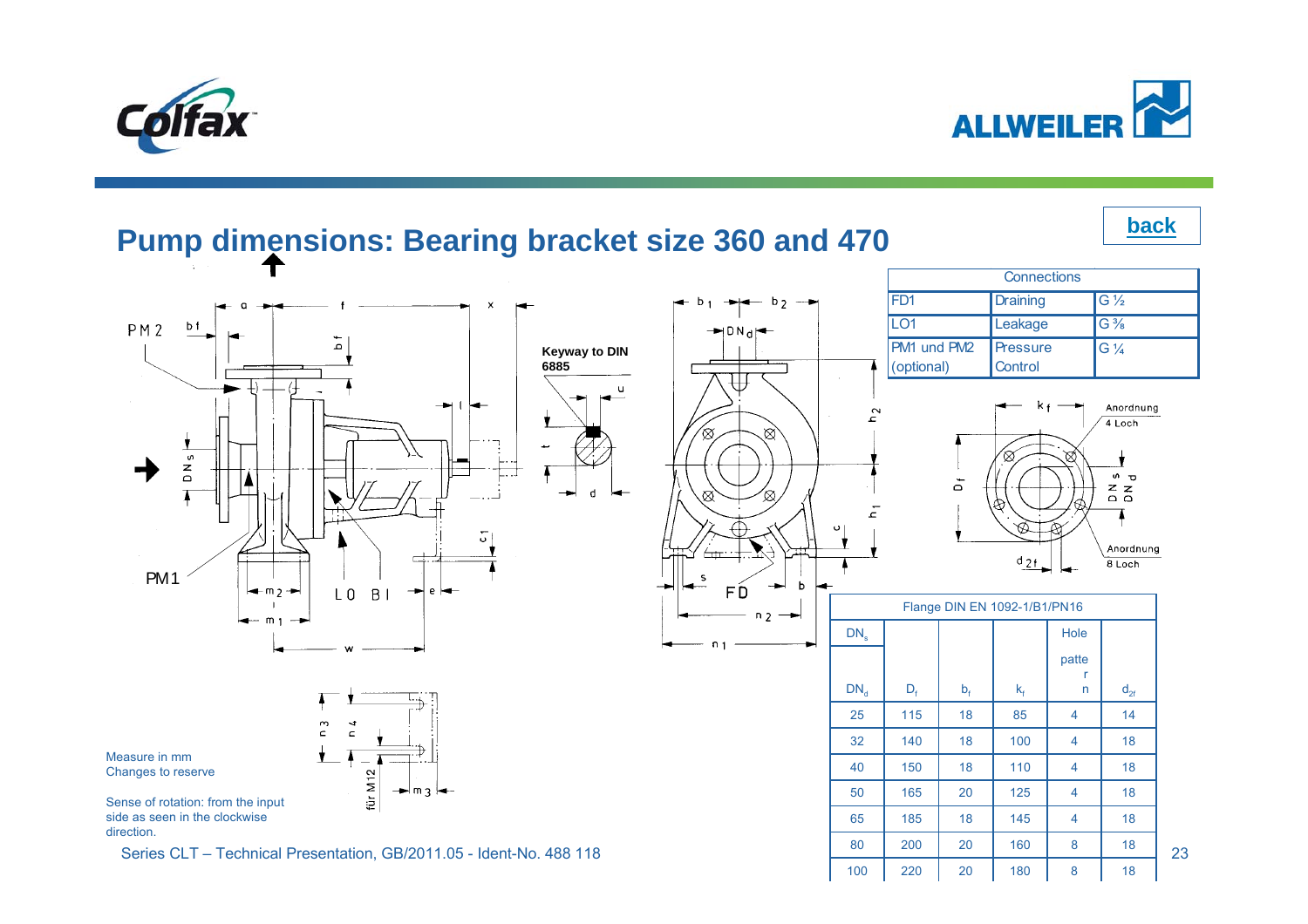<span id="page-23-0"></span>



|                   | <b>Pump dimensions: Bearing bracket size 360 and 470</b> |                    |                |     |                  |                                                                        |                                                                                                    |         |           |                        |                           |          |                                                     |    | <b>back</b> |  |  |  |                        |                                                                                                                                                 |              |          |                 |                    |                 |                          |  |
|-------------------|----------------------------------------------------------|--------------------|----------------|-----|------------------|------------------------------------------------------------------------|----------------------------------------------------------------------------------------------------|---------|-----------|------------------------|---------------------------|----------|-----------------------------------------------------|----|-------------|--|--|--|------------------------|-------------------------------------------------------------------------------------------------------------------------------------------------|--------------|----------|-----------------|--------------------|-----------------|--------------------------|--|
| <b>Size</b>       | Suction<br>flange                                        | Pressure<br>flange |                |     |                  | <b>Pump dimensions</b>                                                 |                                                                                                    |         |           | <b>Foot dimensions</b> |                           |          |                                                     |    |             |  |  |  | Extension<br>dimension |                                                                                                                                                 | Shaft end    |          |                 |                    |                 |                          |  |
|                   |                                                          |                    |                |     |                  |                                                                        |                                                                                                    |         |           | for<br><b>screws</b>   |                           |          |                                                     |    |             |  |  |  |                        |                                                                                                                                                 |              |          |                 |                    |                 |                          |  |
|                   | DN <sub>e</sub>                                          | $DN_{d}$           | a <sub>l</sub> |     | $b_1$            |                                                                        | $\begin{array}{ c c c c c }\hline \textbf{b}_2 & \textbf{h}_1 & \textbf{h}_2 \\\hline \end{array}$ |         |           | $b \mid c \mid$        | C <sub>1</sub>            |          | e $m_1$ $m_2$ $m_3$ $n_1$ $n_2$ $n_3$ $n_4$ $N$ $S$ |    |             |  |  |  |                        |                                                                                                                                                 | $\mathsf{x}$ | d        | acc. to DIN 748 |                    | u               | Corresponds<br>to EN 733 |  |
| 25-160<br>25-200  | 40<br>40                                                 | 25<br>25           | 80<br>80       |     |                  | 360 128 128 132 160<br>360 132 132 160 180 50 15                       |                                                                                                    |         | $50$ 15   |                        | $\overline{4}$<br>4 I     | 28       | 100 70                                              |    |             |  |  |  |                        | 45 240 190 160 110 260 M 12<br>28 100 70 45 240 190 160 110 260 M 12                                                                            | 100<br>100   | 24<br>24 |                 | $50$ 27<br>$50$ 27 | 8<br>8          |                          |  |
| 32-160            | 50                                                       | 32                 | 80             | 360 | 130              |                                                                        | 130 132 160                                                                                        |         | $50$ 15   |                        | 4 <sup>1</sup>            |          | 28 100 70                                           |    |             |  |  |  |                        | 45 240 190 160 110 260 M 12                                                                                                                     | 100          | 24       |                 | $50$ 27            | 8               | $\bullet$                |  |
| 32-200<br>32-250  | 50<br>50                                                 | 32<br>32           | 80 I<br>100    | 470 |                  | 360 130 135 160 180<br>  170   170   180   225   65   15               |                                                                                                    |         | $50$   15 |                        | $\vert$ 4<br><sup>4</sup> | 28<br>28 | 100 70<br> 125                                      | 95 |             |  |  |  |                        | 45 240 190 160 110 260 M 12<br>45 320 250 160 110 340 M 12                                                                                      | 100<br>100   | 24<br>32 | 50 I<br>80      | 27<br>35           | 8<br>10         |                          |  |
| 40-160            | 65                                                       | 40                 | 80             | 360 |                  | 130 130                                                                |                                                                                                    | 132 160 | $50$ 15   |                        | 4                         | 28       | 100                                                 | 70 |             |  |  |  |                        | 45 240 190 160 110 260 M 12                                                                                                                     | 100          | 24       | 50 <sup>°</sup> | 27                 | 8               |                          |  |
| 40-200            | 65                                                       | 40                 | 100            |     |                  | 360 130 140 160 180 50 15                                              |                                                                                                    |         |           |                        | 4 I                       |          |                                                     |    |             |  |  |  |                        | 28 100 70 45 265 212 160 110 260 M 12                                                                                                           | 100          | 24       |                 | $50$   27          | 8               |                          |  |
| 40-250<br>40-315  | 65<br>65                                                 | 40<br>40           | 125            |     |                  | 100 470 170 170 180 225 65 15 4 28 125 95<br>470 200 200 200 250 65 20 |                                                                                                    |         |           |                        | <sup>4</sup>              | 28       | 125                                                 | 95 |             |  |  |  |                        | 45 320 250 160 110 340 M 12<br>45 345 280 160 110 340 M 12                                                                                      | 100<br>100   | 32<br>32 |                 | 80 35 10<br>80 35  | 10              |                          |  |
| 50-160            | 80                                                       | 50                 | 100            | 360 | 130 <sup>1</sup> | 130                                                                    |                                                                                                    | 160 180 | $50$ 15   |                        | $\overline{4}$            | 28       | 100                                                 | 70 |             |  |  |  |                        | 45 265 212 160 110 260 M 12                                                                                                                     | 100          | 24       |                 | $50$ 27            | 8               |                          |  |
| 50-200            | 80                                                       | 50                 |                |     |                  | 100 360 135 150 160 200 50 15                                          |                                                                                                    |         |           |                        |                           |          |                                                     |    |             |  |  |  |                        | 4 28 100 70 45 265 212 160 110 260 M 12                                                                                                         | 100          | 24       |                 | $50$   27          | 8               |                          |  |
| 50-250<br>50-315  | 80<br>80                                                 | 50<br>50           | 125            |     | 470 200          | 125 470 170 170 180 225 65 15 4 28 125 95                              | 200 225 280 65 20 6 30 125                                                                         |         |           |                        |                           |          |                                                     | 95 |             |  |  |  |                        | 45 320 250 160 110 340 M 12<br>47 345 280 160 110 340 M 12                                                                                      | 100<br>100   | 32<br>32 |                 | 80 35<br>80 35     | 10<br> 10       |                          |  |
| 65-160            | 100                                                      | 65                 | 100            |     |                  | 360 130 155 160 200 65 15                                              |                                                                                                    |         |           |                        | 4 <sup>1</sup>            | 28       | 125 95                                              |    |             |  |  |  |                        | 45 280 212 160 110 260 M 12                                                                                                                     | 100          | 24       |                 | 50 27              | 8               |                          |  |
| 65-200            | 100                                                      | 65                 |                |     |                  | 100 470 170 170 180 225 65 15 4                                        |                                                                                                    |         |           |                        |                           |          |                                                     |    |             |  |  |  |                        | 28 125 95 45 320 250 160 110 340 M 12                                                                                                           | 140          | 32       |                 | 80 35 10           |                 |                          |  |
| 65-250            | 100                                                      | 65                 | 125            |     |                  | 470 170 190 200 250 80 18 4                                            |                                                                                                    |         |           |                        |                           | 28       | 160                                                 |    |             |  |  |  |                        | 120 45 360 280 160 110 340 M 16                                                                                                                 | 140          | 32       |                 | 80 35              | 10 <sup>1</sup> |                          |  |
| 80-160            | 125                                                      | 80                 | 125            | 360 | 145              |                                                                        | 180 180 225                                                                                        |         | 65 15     |                        | $\overline{4}$            | 28       | 125                                                 | 95 |             |  |  |  |                        | 45 320 250 160 110 260 M 12                                                                                                                     | 140          | 24       |                 | $50$   27          | 8               |                          |  |
| 80-200            | 125                                                      | 80                 |                |     |                  | 125 470 170 190 180 250 65 18                                          |                                                                                                    |         |           |                        |                           |          |                                                     |    |             |  |  |  |                        | 4 28 125 95 45 345 280 160 110 340 M 12                                                                                                         | 140          | 32       |                 | 80 35 10           |                 |                          |  |
| 80-250<br>100-200 | 125<br>125                                               | 80<br>100          |                |     |                  |                                                                        |                                                                                                    |         |           |                        |                           |          |                                                     |    |             |  |  |  |                        | 125 470 185 210 225 280 80 18 6 30 160 120 47 400 315 160 100 340 M 16<br>125 470 170 205 200 280 80 18 4 28 160 120 45 360 280 160 10 340 M 16 | 140<br>140   | 32<br>32 |                 | 80 35<br>80 35 10  | $\vert$ 10      |                          |  |
|                   |                                                          |                    |                |     |                  |                                                                        |                                                                                                    |         |           |                        |                           |          |                                                     |    |             |  |  |  |                        |                                                                                                                                                 |              |          |                 |                    |                 |                          |  |

Measure in mm Changes to reserve

Series CLT – Technical Presentation, GB/2011.05 - Ident-No. 488 118 Changes to reserve Changes to reserve 24